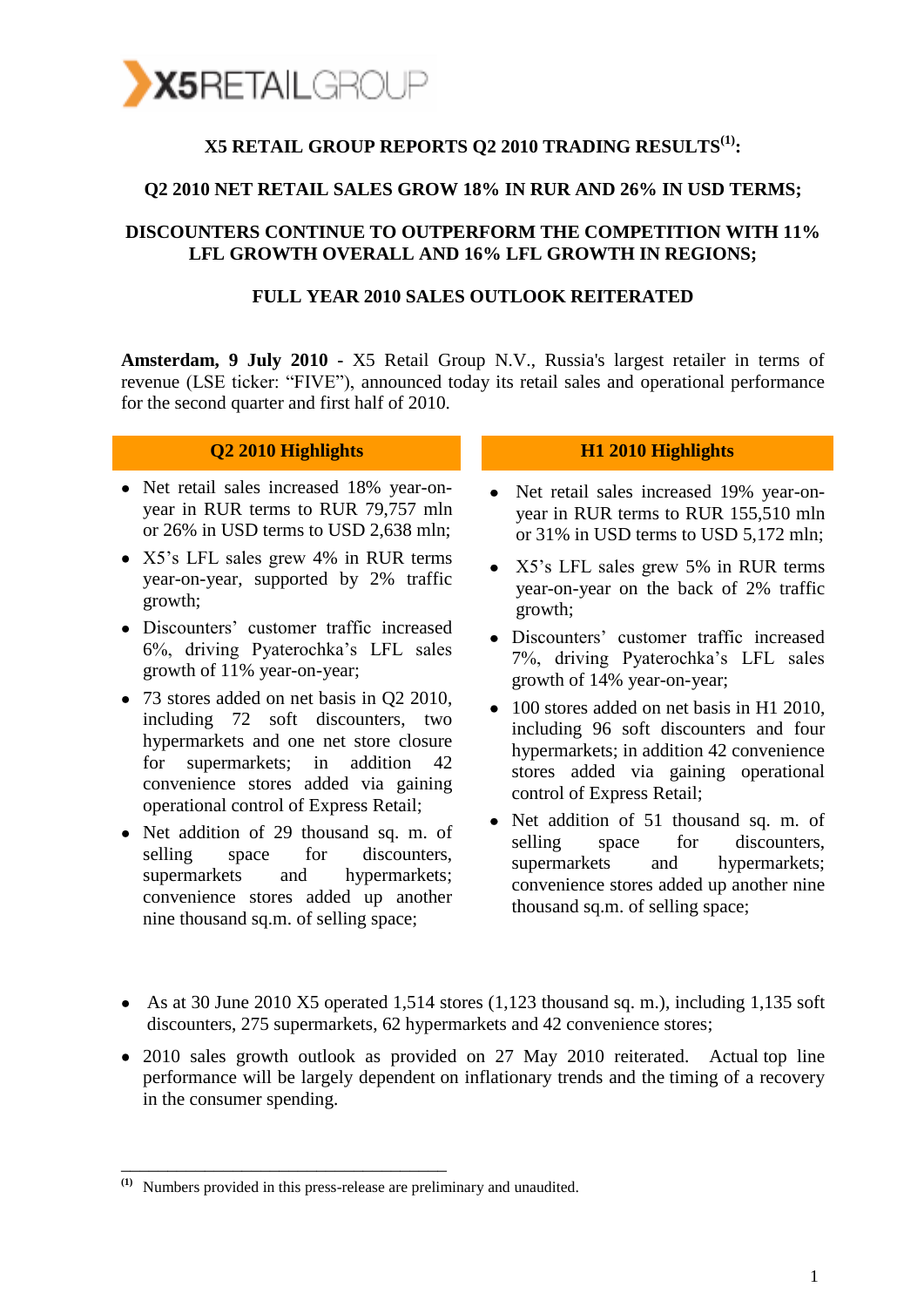

## **Lev Khasis**, X5 Retail Group CEO, commented:

*"We are pleased that X5's discounters once again delivered the strongest performance in the format. Double-digit LFL growth of 11% amid drastically lower food inflation exceeded our expectations, especially when compared to the strong second quarter last year driven by the tremendous success of Pyaterochka's new pricing policy. Discounters also delivered commendable LFL sales growth of 16% in the regions in Q2 2010 as Pyaterochka made significant progress in attracting consumers outside of Moscow and St. Petersburg.* 

*During current uneasy economic environment X5 is keeping its focus on constant enhancement through targeted price campaigns, promotions featuring unique offerings, continuous assortment improvement, and upgrades to loyalty card programs. Hypermarkets are already demonstrating positive LFL sales growth and we believe supermarkets upturn is coming, fuelled by our actions and expected economic recovery. Paterson stores have been successfully integrated and re-launched, which led to positive LFL growth closer to the end of the second quarter. All of these factors, coupled with increasing new store openings and solid momentum demonstrated by discounters, make us confident in our outlook for 2010 top line growth."*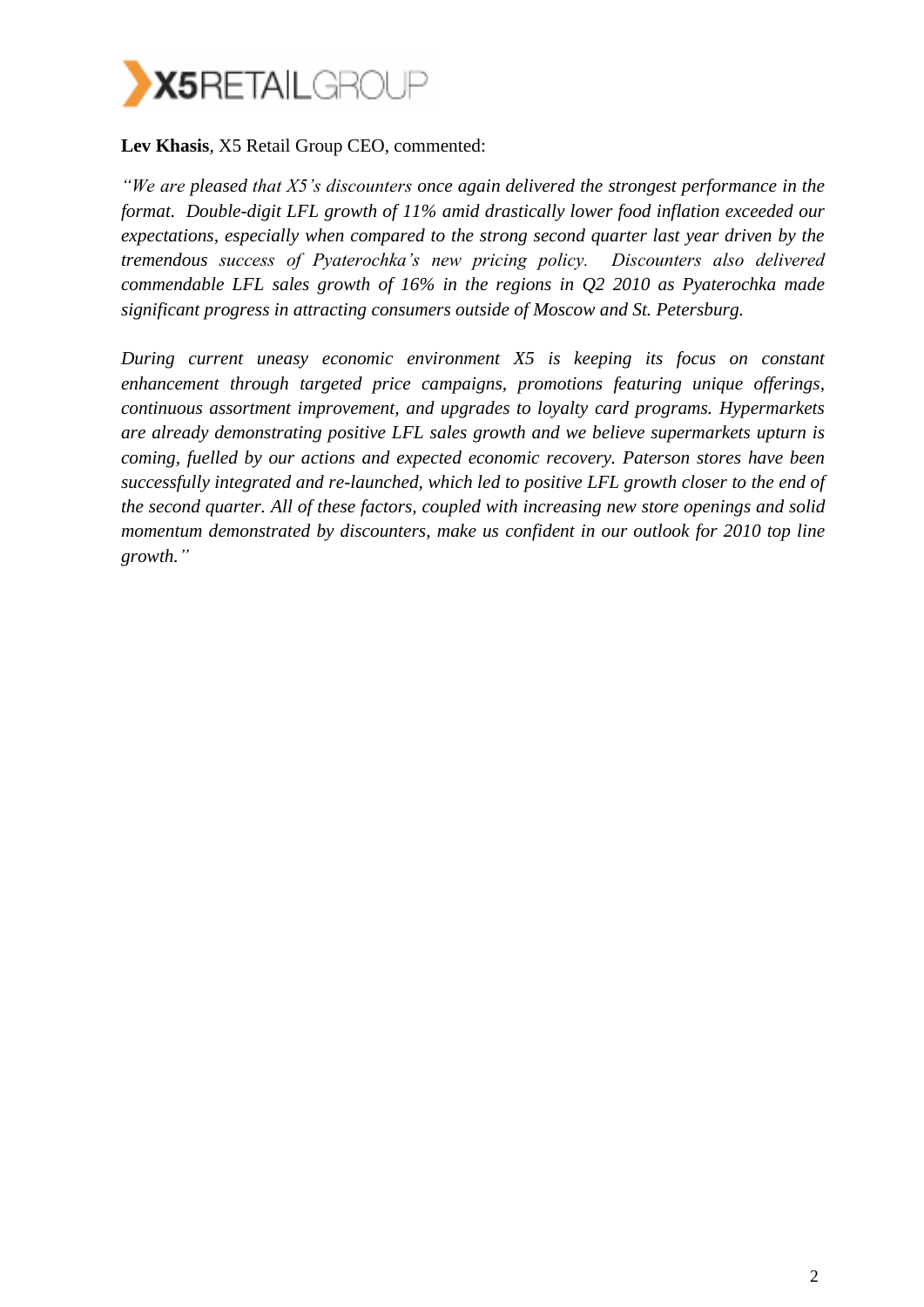

## **Net Retail Sales(1) Performance**

## *Net Retail Sales Dynamics by Format(2)*

|                               |                     |                          | % change    |                     |                     | % change    |
|-------------------------------|---------------------|--------------------------|-------------|---------------------|---------------------|-------------|
| <b>USD</b> mln                | Q <sub>2</sub> 2010 | Q <sub>2</sub> 2009      | $v$ -0- $v$ | H <sub>1</sub> 2010 | H <sub>1</sub> 2009 | $v$ -0- $v$ |
| Hypermarkets                  | 487.8               | 394.8                    | 24%         | 958.9               | 747.9               | 28%         |
| Supermarkets                  | 630.5               | 573.7                    | $10\%$      | 1,276.6             | 1,113.7             | 15%         |
| <b>Soft Discounters</b>       | 1,496.1             | 1,131.1                  | 32%         | 2,909.2             | 2,097.3             | 39%         |
| Convenience stores $^{(3)}$   | 19.2                | $\overline{\phantom{a}}$ | n/a         | 19.2                | -                   | n/a         |
| Online $(4)$                  | 4.0                 | $\overline{\phantom{a}}$ | n/a         | 8.0                 | -                   | n/a         |
| <b>Total Net Retail Sales</b> | 2,637.7             | 2,099.6                  | 26%         | 5,172.0             | 3.959.0             | 31%         |
|                               |                     |                          | % change    |                     |                     | % change    |
| <b>RUR</b> mln                | O <sub>2</sub> 2010 | O <sub>2</sub> 2009      | $v$ -0- $v$ | H <sub>1</sub> 2010 | H <sub>1</sub> 2009 | $v$ -0- $v$ |

| <b>RUR</b> mln                    | <b>O2 2010</b> | Q2 2009                  | $y - 0 - y$ | H <sub>1</sub> 2010 | H <sub>1</sub> 2009      | $y - 0 - y$ |
|-----------------------------------|----------------|--------------------------|-------------|---------------------|--------------------------|-------------|
| <b>Hypermarkets</b>               | 14,751.2       | 12,751.7                 | 16%         | 28,831.3            | 24,730.9                 | 17%         |
| Supermarkets                      | 19,071.8       | 18,505.1                 | 3%          | 38,384.9            | 36,828.9                 | 4%          |
| <b>Soft Discounters</b>           | 45,234.7       | 36,568.9                 | 24%         | 87,473.7            | 69,354.6                 | 26%         |
| Convenience stores <sup>(3)</sup> | 578.1          | $\overline{\phantom{a}}$ | n/a         | 578.1               | ۰.                       | n/a         |
| Online $(4)$                      | 121.5          | $\overline{\phantom{a}}$ | n/a         | 241.8               | $\overline{\phantom{a}}$ | n/a         |
| <b>Total Net Retail Sales</b>     | 79,757.3       | 67,825.7                 | 18%         | 155,509.8           | 130,914.4                | 19%         |

X5 net retail sales for the second quarter of 2010 reached RUR 79,757 mln, a year-on-year increase of 18% in RUR terms, or USD 2,638 mln, a year-on-year increase of 26% in USD terms. First half 2010 net retail sales were RUR 155,510 mln or USD 5,172 mln - an increase of 19% in RUR and 31% in USD terms, respectively.

(1) Net retail sales represent revenue from operations of X5 managed stores excluding VAT. This number differs from total net sales that also include revenue from franchisees (royalty payments) and other revenue. The total net sales number will be reported along with Q2 2010 financial results.

Net retail sales of Paterson stores are included only for Q2 and H1 2010 and excluded for Q2 and H1 2009 as the acquisition was completed in December 2009.

\_\_\_\_\_\_\_\_\_\_\_\_\_\_\_\_\_\_\_\_\_\_\_\_\_\_\_\_\_\_\_\_\_

<sup>(2)</sup> Please note that in this and other tables of this press release immaterial deviations in calculation of  $%$  change, subtotals and totals are explained by rounding.

<sup>(3)</sup> Included from 1 April 2009.

<sup>(4)</sup> Included from 1 October 2009.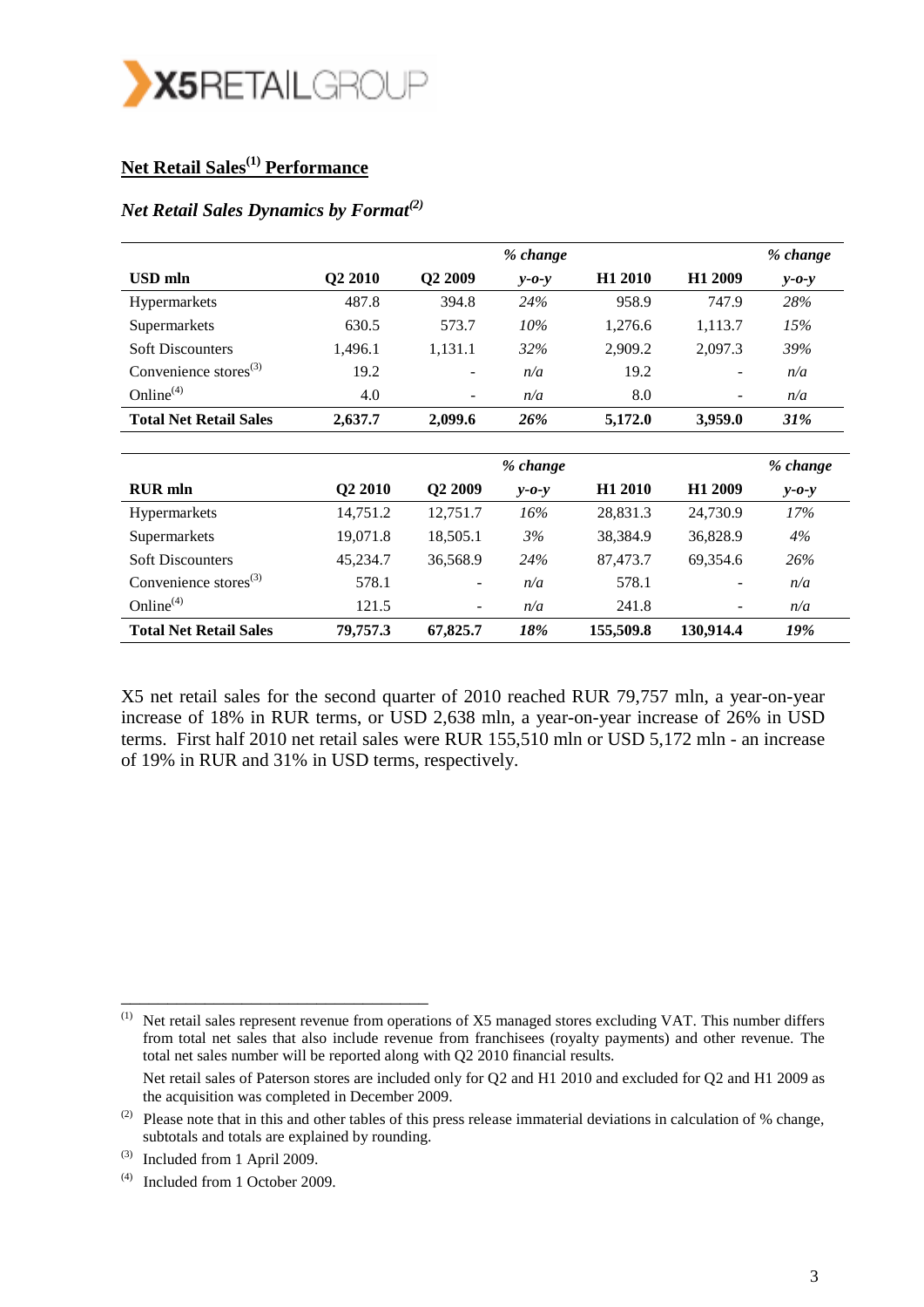

## **Gross Retail Sales(1) Analysis**

## *Gross Retail Sales Dynamics*

|                                                           |                | <b>O2 2010</b>                                  |                                             |                             |           | H1 2010                                         |                                            |                              |  |
|-----------------------------------------------------------|----------------|-------------------------------------------------|---------------------------------------------|-----------------------------|-----------|-------------------------------------------------|--------------------------------------------|------------------------------|--|
| <b>Based on RUR-</b><br>denominated gross<br>retail sales | LFL,<br>$\%$   | <i><b>Organic</b></i><br><i>Expansion,</i><br>% | <b>Scope</b><br>$change-$<br>Paterson,<br>% | <b>Total</b><br>change<br>% | LFL,<br>% | <i><b>Organic</b></i><br><i>Expansion,</i><br>% | <b>Scope</b><br>change -<br>Paterson,<br>% | <b>Total</b><br>change,<br>% |  |
| Hypermarkets                                              | $\overline{c}$ | 12                                              | $\overline{\phantom{a}}$                    | 14                          | $\theta$  | 16                                              | $\overline{\phantom{a}}$                   | 16                           |  |
| Supermarkets                                              | (8)            | 5                                               | 8                                           | 5                           | (7)       | 4                                               | 8                                          | 5                            |  |
| <b>Soft Discounters</b>                                   | 11             | 12                                              | $\prime$                                    | 24                          | 14        | 11                                              |                                            | 26                           |  |
| <b>Total Gross Retail</b><br><b>Sales</b>                 | 4              | 11                                              | 3                                           | <b>18</b>                   | 5         | 11                                              | 3                                          | 19                           |  |
| <b>FX</b> Effect                                          |                |                                                 |                                             | 8                           |           |                                                 |                                            | 12                           |  |
| Total change %,<br>incl. FX                               |                |                                                 |                                             | 26                          |           |                                                 |                                            | 31                           |  |

Sales growth for the second quarter 2010 consists of 4% LFL sales growth with the rest coming from organic expansion and convenience stores (+11%) as well as the contribution from Paterson (+3%).

Q2 2010 sales of the acquired Paterson stores were affected by the integration process, which involved temporary store closings for one to four weeks for rebranding, reconstruction and IT upgrades. Integration of Paterson was completed at the end of May 2010. The stores, now operating within X5's assortment and pricing policies and supported by X5 logistics network are demonstrating positive sales growth towards the end of the quarter. LFL for Paterson stores in June 2010 already moved into positive territory.

## **LFL Sales Performance**

\_\_\_\_\_\_\_\_\_\_\_\_\_\_\_\_\_\_\_\_\_\_\_\_\_\_\_\_\_\_\_\_\_\_

The Company's total LFL sales in second quarter 2010 increased 4% in RUR terms, driven by a 2% increase in customer traffic and 2% increase in average basket. LFL growth was achieved against a backdrop of weak consumer spending and drastically lower inflation, with prices on X5's shelves also substantially lagging the national inflation rate.

|                                                       |                    | Q <sub>2</sub> 2010 |                          | H <sub>1</sub> 2010      |            |                          |  |
|-------------------------------------------------------|--------------------|---------------------|--------------------------|--------------------------|------------|--------------------------|--|
| <b>Based on RUR-denominated</b><br>gross retail sales | Total<br>LFL, $\%$ | Traffic, %          | Basket,<br>$\frac{0}{0}$ | <b>Total</b><br>LFL, $%$ | Traffic, % | Basket,<br>$\frac{0}{0}$ |  |
| <b>Hypermarkets</b>                                   |                    | 0                   | າ                        | 0                        | (3)        | $\mathbf{P}$             |  |
| Supermarkets                                          | (8)                | (9)                 |                          | (7)                      | (9)        | $\mathcal{D}$            |  |
| <b>Soft Discounters</b>                               | 11                 | 6                   |                          | 14                       |            |                          |  |
| <b>X5 Retail Group Total</b>                          |                    |                     |                          |                          |            |                          |  |

*Like-For-Like(2) Store Performance (see Appendix I for detailed LFL performance)*

 $<sup>(1)</sup>$  In this section all sales dynamics analysis is based on RUR-denominated gross retail sales (including VAT, excluding</sup> FX). Net retail sales RUR growth rates may immaterially differ due to effective VAT rate.

Like-for-like (LFL) comparisons of retail sales between two periods are comparisons of retail sales in local currency (including VAT) generated by the relevant stores. The stores that are included in LFL comparisons are those that have operated for at least twelve full months preceding the beginning of the last month of the reporting period. Their sales are included in LFL calculation starting from the first day of the month following the month of the store opening.

Acquired Paterson stores are not included in X5's LFL calculations for Q2 and H1 2010 as X5 did not operate them until the acquisition in December 2009.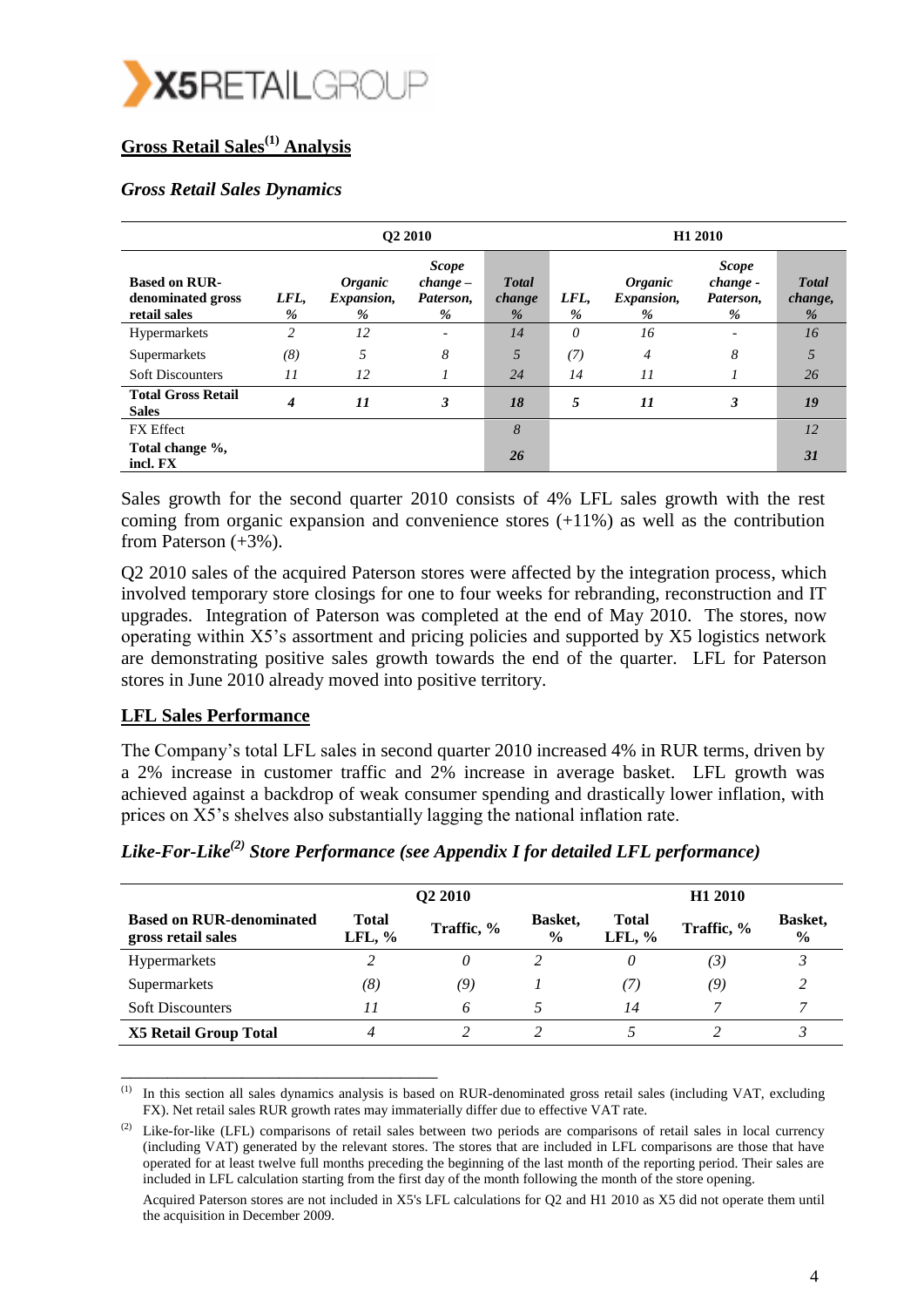

Discounters delivered the best performance of any industry competitor, in terms of sales growth, LFL sales and sales per sq. meter. Strong LFL growth of 11% was achieved in Q2 2010 amid the high base of the last year, when discounters demonstrated record 18% LFL from pre-crisis Q2 2008 to crisis Q2 2009. LFL performance in Q2 2010 benefited from a stronger contribution from the regions as discounter stores delivered 16% growth on increased local market share and success at winning customers versus competitors.

Supermarket LFL sales declined 8% on a 9% decline in traffic and 1% basket increase as customers continued to favor discounters due to continued economic uncertainty. Hypermarket LFL growth came into positive territory and reached 2% on 2% increase in basket. Performance in this format was partly affected by intense competition in St. Petersburg.

Performance across formats was affected by lower inflation. Prices on X5's shelves rose on average by 1.5% in June 2010 compared to June 2009. By comparison, Russia's official food inflation rate in June 2010 was 4.5% whereas in June 2009 inflation was running at 12%.

|                                        |                          | As of<br><b>Closings</b><br><b>Net Added</b><br><b>Rebranding</b> |               |                          |          | $\%$<br>change |                |                      |
|----------------------------------------|--------------------------|-------------------------------------------------------------------|---------------|--------------------------|----------|----------------|----------------|----------------------|
|                                        | 31-Dec-09                | 31-Mar-10                                                         | $30 - Jun-10$ | H1 2010                  | H1 2010  | Q2 2010        | H1 2010        | $vs$ 31-<br>$Dec-09$ |
| <b>Selling Space,</b><br>sq. m.        |                          |                                                                   |               |                          |          |                |                |                      |
| Hypermarkets                           | 285,581                  | 299,268                                                           | 310,859       |                          |          | 11,592         | 25,278         | 9%                   |
| Supermarkets                           | 284,359                  | 287,848                                                           | 286,919       | 751                      | (4,614)  | (929)          | 2,560          | $1\%$                |
| <b>Soft Discounters</b>                | 493,016                  | 497,670                                                           | 516,445       | (751)                    | (1,231)  | 18,775         | 23,429         | 5%                   |
| Convenience<br>stores                  | $\overline{\phantom{a}}$ |                                                                   | 8,610         |                          |          | 8,610          | 8,610          | n/a                  |
| <b>X5 Retail Group</b><br><b>Total</b> | 1,062,956                | 1,084,786                                                         | 1,122,833     | ۰                        | (5, 845) | 38,048         | 59,877         | 6%                   |
|                                        |                          |                                                                   |               |                          |          |                |                |                      |
| # of Stores                            |                          |                                                                   |               |                          |          |                |                |                      |
| Hypermarkets                           | 58                       | 60                                                                | 62            |                          |          | $\overline{2}$ | $\overline{4}$ | 7%                   |
| Supermarkets                           | 275                      | 276                                                               | 275           |                          | (6)      | (1)            |                | $0\%$                |
| <b>Soft Discounters</b>                | 1,039                    | 1,063                                                             | 1,135         | $\overline{\phantom{0}}$ | (3)      | 72             | 96             | 9%                   |
| Convenience<br>stores                  | $\overline{\phantom{a}}$ |                                                                   | 42            |                          |          | 42             | 42             | n/a                  |
| <b>X5 Retail Group</b><br><b>Total</b> | 1,372                    | 1,399                                                             | 1,514         |                          | (9)      | 115            | 142            | 10%                  |

## **Expansion**

- In second quarter 2010, X5 added a net 73 stores (excluding convenience stores), which includes 72 soft discounters, two hypermarkets and one net store closure for supermarkets expanding total net selling space by 29 thousand sq.m. This takes into account the following:
	- During the second quarter, X5 closed one Pyaterochka discounter in the Moscow region, one Perekrestok supermarket in the Samara region and two ex-Paterson stores in the Arkhangelsk region, in order to maximize the efficiency of its store portfolio.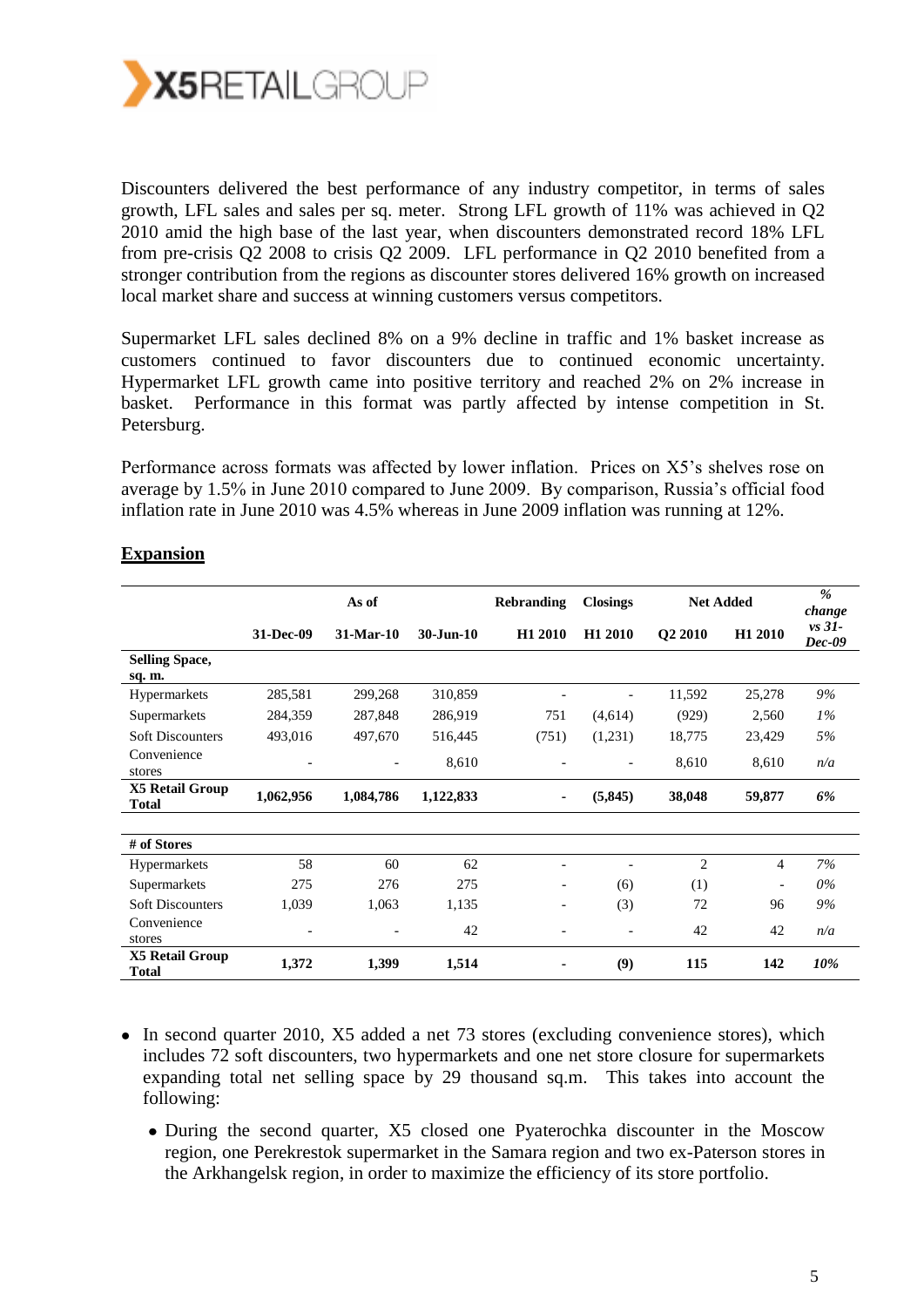

- During the second quarter, X5 also converted one Perekrestok supermarket to a Pyaterochka discounter.
- Paterson integration was completed at the end of May. Since Paterson was acquired in December 2009, 53 stores have been re-launched as supermarkets; 22 stores were relaunched as discounters; two stores are temporarily closed and five stores have been closed down as planned as not meeting X5's business or financial criteria.
- In April 2010 X5 gained operational control over Express Retail convenience stores. As a result 42 convenience stores were added to the Company's multiformat model, expanding total net selling space by nine thousand sq.m.

Additional information is provided in Attachment IV to this press release.

As at 30 June 2010, X5 Retail Group was present in 45 cities of European Russia, the Urals and Ukraine, operating 1,514 stores in total (1,123 thousand sq.m. in selling space). This includes 1,135 soft discounters, 275 supermarkets, 62 hypermarket stores and 42 convenience stores.

### **Franchisee Relationship Update**

As at 30 June 2010 the Company's franchisee store network totalled 610 stores across Russia, including 577 Pyaterochka, 19 Paterson and 14 convenience stores.

**Appendices**

- *I. LFL Store Performance by Format and Region*
- *II. Net Retail Sales Performance by Region*
- *III. Average Ticket and Number of Customers*
- *IV. Net Store Addition by Format and Region*
- *V. Paterson Operational Performance*
- *VI. Financial Calendar for 2010*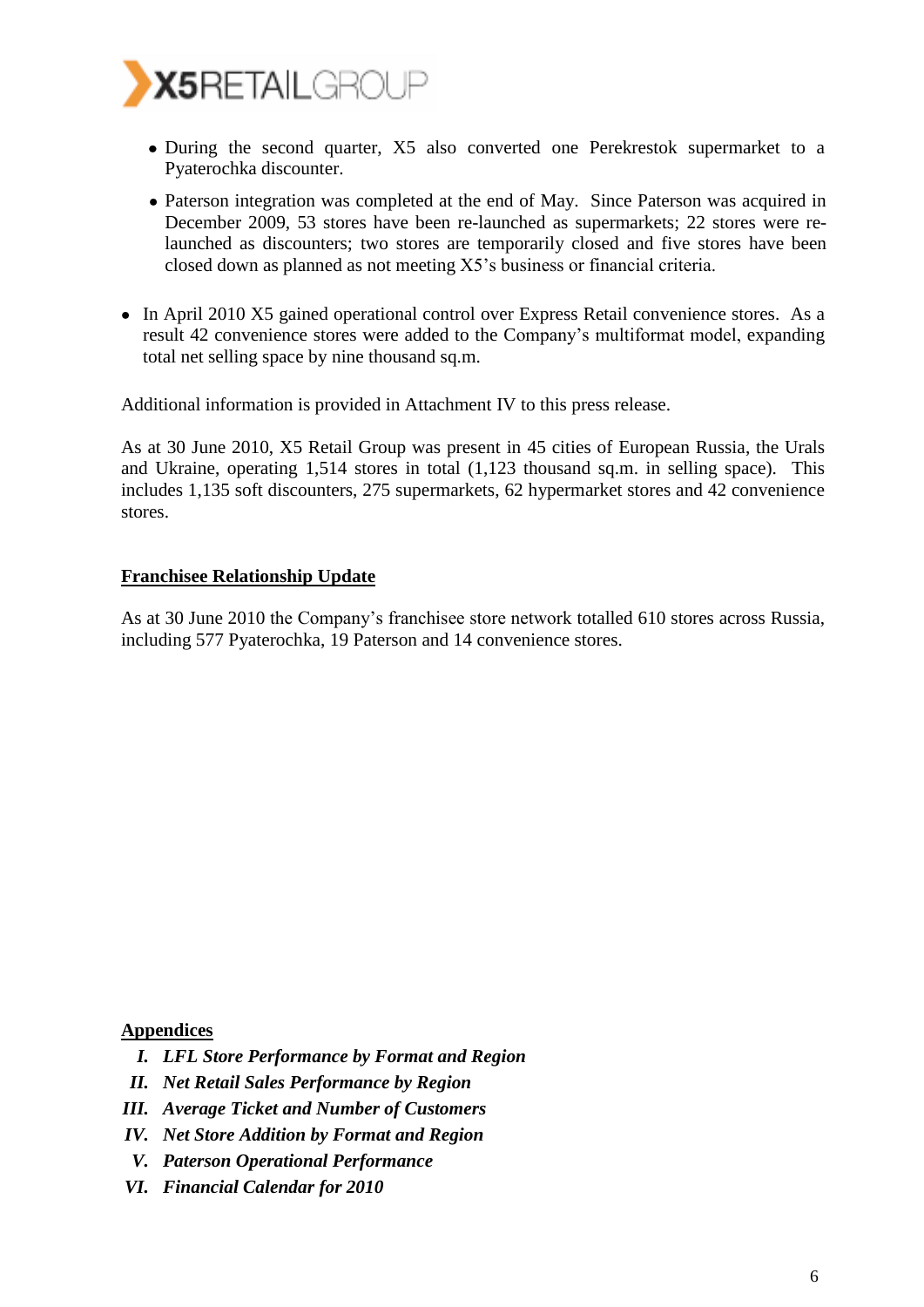

### **Note to Editors:**

X5 Retail Group N.V. is Russia's largest retailer in terms of sales. The Company was created as a result of a merger between Pyaterochka (soft discounter chain) and Perekrestok (supermarket chain) on 18 May 2006. In June 2008, X5 acquired Karusel hypermarket chain and substantially strengthened its position in hypermarket format.

As at 30 June 2010, X5 had 1,514 Company-managed stores located in Moscow, St. Petersburg and other regions of European Russia, Urals and Ukraine, including 1,135 soft discount stores, 275 supermarkets, 62 hypermarkets and 42 convenience stores.

As at 30 June 2010, X5's franchisees operated 610 stores across Russia.

For the full year 2009 X5's net sales totaled USD 8,717 mln, EBITDA reached USD 736 mln, and net profit amounted to USD 165 mln.

For the first half 2010, net retail sales totaled USD 5,172 mln.

X5 Shareholder structure is as follows: Alfa Group – 47.9%, founders of Pyaterochka – 23.1%, X5 Management – 1.9%, treasury shares – 0.1%, free float – 27.0%.

#### *Forward looking statements:*

*This announcement includes statements that are, or may be deemed to be, "forward-looking statements". These forward-looking statements can be identified by the fact that they do not only relate to historical or current events. Forward-looking statements often use words such as" anticipate", "target", "expect", "estimate", "intend", "expected", "plan", "goal" believe", or other words of similar meaning.*

*By their nature, forward-looking statements involve risk and uncertainty because they relate to future events and circumstances, a number of which are beyond X5 Retail Group N.V.'s control. As a result, actual future results may differ materially from the plans, goals and expectations set out in these forward-looking statements.* 

*Any forward-looking statements made by or on behalf of X5 Retail Group N.V. speak only as at the date of this announcement. Save as required by any applicable laws or regulations, X5 Retail Group N.V. undertakes no obligation publicly to release the results of any revisions to any forward-looking statements in this document that may occur due to any change in its expectations or to reflect events or circumstances after the date of this document.*

### *For further details please contact*

**Anastasiya I** IR manager Tel.[:+7 \(495\) 662-88-88,](http://www.plaxo.com/click_to_call?src=jj_signature&To=%2B7+(495)+984+6956+ext.+2103&Email=nikolai.romanov@x5.ru) ext. 22 452 *e-mail: anastasiya.i@x5.ru*

**Maxim Trapeznikov** Head of PR Department Tel.: +7 (495) 662-8888, ext. 31 262 *e-mail: [maxim.trapeznikov@x5.ru](mailto:maxim.trapeznikov@x5.ru)*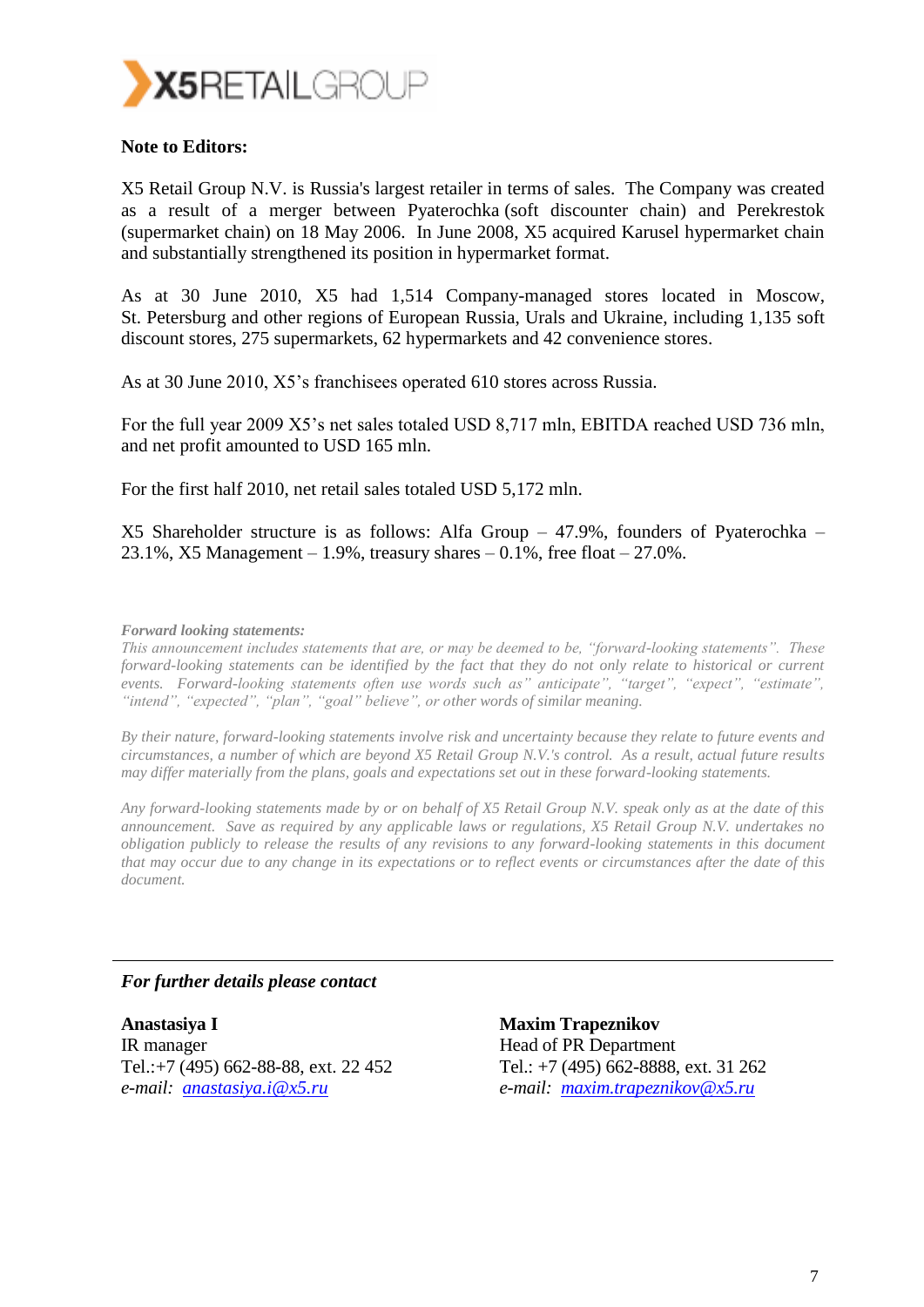

\_\_\_\_\_\_\_\_\_\_\_\_\_\_\_\_\_\_\_\_\_\_\_\_\_\_\_\_\_\_\_

## **Appendix I: LFL Store Performance by Format and Region(1)**

|                                    | Q2 2010                            |                           |                          |                             | H1 2010                   |                          |  |  |
|------------------------------------|------------------------------------|---------------------------|--------------------------|-----------------------------|---------------------------|--------------------------|--|--|
|                                    | <b>Total LFL,</b><br>$\frac{0}{0}$ | Traffic,<br>$\frac{0}{0}$ | Basket,<br>$\frac{6}{6}$ | Total LFL,<br>$\frac{0}{0}$ | Traffic,<br>$\frac{0}{0}$ | Basket,<br>$\frac{0}{0}$ |  |  |
| <b>Moscow &amp; the Moscow</b>     |                                    |                           |                          |                             |                           |                          |  |  |
| region                             |                                    |                           |                          |                             |                           |                          |  |  |
| Hypermarkets                       | 12                                 | 9                         | $\mathfrak{Z}$           | 10                          | 5                         | 5                        |  |  |
| Supermarkets                       | (7)                                | (9)                       | 2                        | (6)                         | (9)                       | 3                        |  |  |
| <b>Soft Discounters</b>            | 14                                 | 9                         | 5                        | 17                          | 10                        | 7                        |  |  |
| <b>X5 Retail Group Total</b>       | 6                                  | $\boldsymbol{4}$          | $\overline{2}$           | 8                           | $\boldsymbol{4}$          | $\boldsymbol{4}$         |  |  |
| <b>St. Petersburg &amp; North-</b> |                                    |                           |                          |                             |                           |                          |  |  |
| West                               |                                    |                           |                          |                             |                           |                          |  |  |
| Hypermarkets                       | (11)                               | (10)                      | (1)                      | (10)                        | (12)                      | 2                        |  |  |
| Supermarkets                       | (7)                                | (8)                       | 1                        | (3)                         | (7)                       | $\overline{4}$           |  |  |
| <b>Soft Discounters</b>            | $\mathcal{E}$                      | 1                         | $\overline{c}$           | 6                           | 2                         | $\overline{4}$           |  |  |
| <b>X5 Retail Group Total</b>       | (1)                                | $\bf(1)$                  | $\boldsymbol{\theta}$    | $\boldsymbol{l}$            | (1)                       | $\overline{a}$           |  |  |
| <b>Regions</b>                     |                                    |                           |                          |                             |                           |                          |  |  |
| Hypermarkets                       | $\overline{7}$                     | 3                         | $\overline{4}$           | 5                           | $\theta$                  | 5                        |  |  |
| Supermarkets                       | (12)                               | (10)                      | (2)                      | (11)                        | (10)                      | (1)                      |  |  |
| <b>Soft Discounters</b>            | 16                                 | 8                         | 8                        | 19                          | 11                        | 8                        |  |  |
| <b>X5 Retail Group Total</b>       | 5                                  | $\overline{2}$            | $\mathfrak{z}$           | 5                           | 3                         | $\overline{2}$           |  |  |
|                                    |                                    |                           |                          |                             |                           |                          |  |  |
| <b>X5 Retail Group</b>             |                                    |                           |                          |                             |                           |                          |  |  |
| Hypermarkets                       | $\overline{2}$                     | 0                         | $\overline{c}$           | 0                           | (3)                       | 3                        |  |  |
| Supermarkets                       | (8)                                | (9)                       | 1                        | (7)                         | (9)                       | 2                        |  |  |
| <b>Soft Discounters</b>            | 11                                 | 6                         | 5                        | 14                          | 7                         | 7                        |  |  |
| <b>X5 Retail Group Total</b>       | $\boldsymbol{4}$                   | $\overline{\mathbf{c}}$   | $\overline{2}$           | 5                           | $\overline{2}$            | $\mathfrak{z}$           |  |  |

Please note that acquired Paterson stores are not included in X5's LFL calculations for Q2 and H1 2010 as X5 did not operate them until the acquisition in December 2009. Information on Paterson's stand-alone operational performance is provided for reference purposes in Appendix V to this press release.

<sup>(1)</sup> Based on RUR-denominated gross sales (including VAT, excluding FX). Net sales RUR growth rates may immaterially differ due to effective VAT rate.

Like-for-like comparisons of retail sales between two periods are comparisons of retail sales in local currency (including VAT) generated by the relevant stores. The stores that are included in like-for-like comparisons are those that have operated for at least twelve full months preceding the beginning of the last month of the reporting period. Their sales are included in like-for-like calculation starting from the first day of the month following the month of the store opening. The like-for-like comparison for each store takes into account retail sales generated by that store during the same months it was in operation in both the reporting period and the period of comparison. The retail sales of all the relevant stores in the relevant months are then aggregated and compared. Like-for-like sales are calculated on the basis of traffic and basket amounts of relevant stores in the period under review.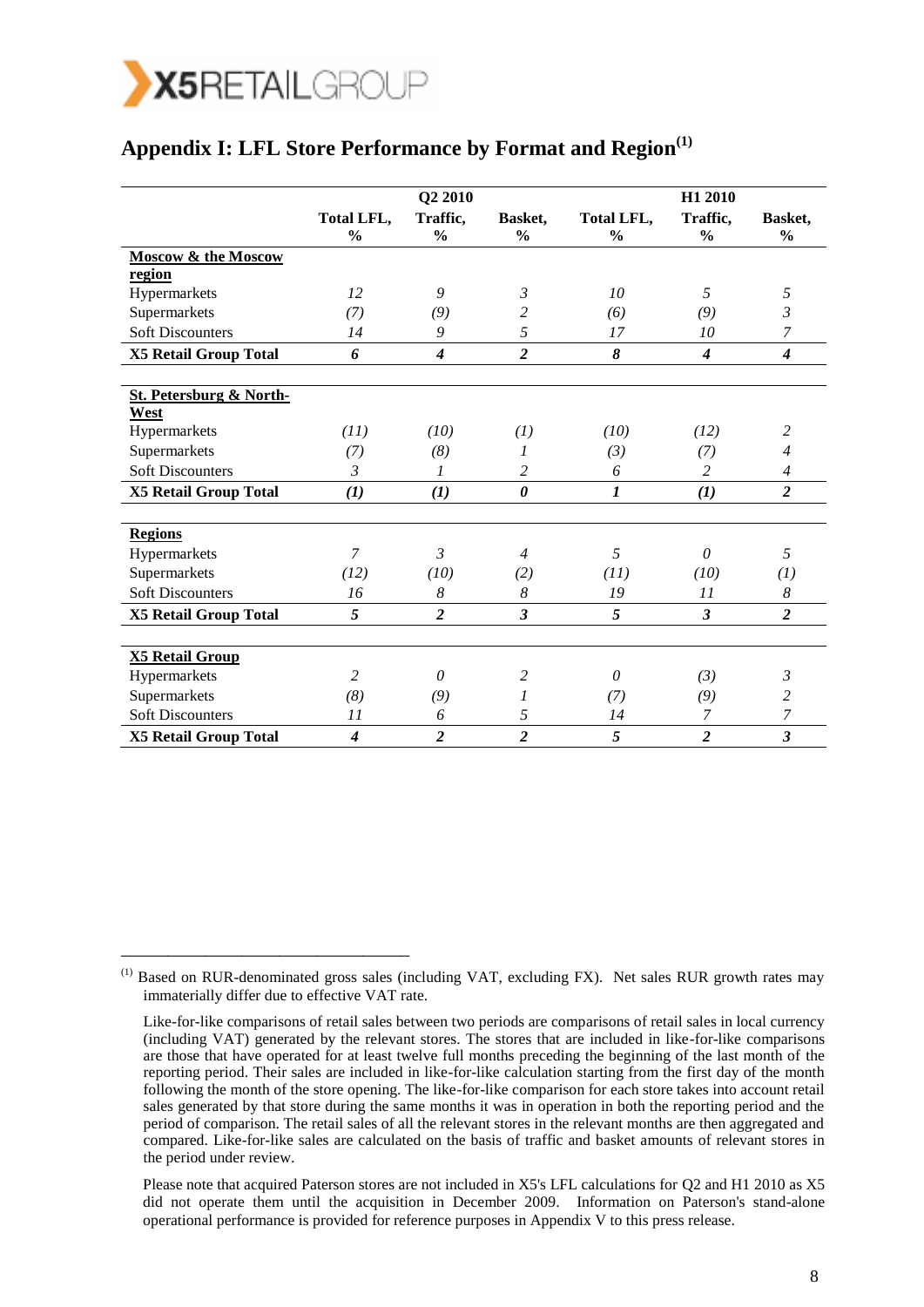

# **Appendix II: Net Retail Sales Performance by Region**

|                               |                     |                          | % change    |                     |                          | % change        |
|-------------------------------|---------------------|--------------------------|-------------|---------------------|--------------------------|-----------------|
| USD mln                       | Q2 2010             | $Q2 2009$ <sup>(1)</sup> | $v$ -0- $v$ | H <sub>1</sub> 2010 | H1 2009 <sup>(1)</sup>   | $v$ - $o$ - $v$ |
| Moscow & the Region           | 1,368.7             | 1,091.7                  | 25%         | 2,665.0             | 2,053.0                  | 30%             |
| St. Petersburg & North-West   | 690.7               | 596.2                    | 16%         | 1,368.5             | 1,131.9                  | 21%             |
| Other Regions                 | 574.2               | 411.8                    | 39%         | 1,130.4             | 774.0                    | 46%             |
| Online $^{(2)}$               | 4.0                 | $\overline{\phantom{a}}$ | n/a         | 8.0                 | $\overline{\phantom{a}}$ | n/a             |
| <b>Total Net Retail Sales</b> | 2,637.7             | 2,099.6                  | 26%         | 5,172.0             | 3,959.0                  | 31%             |
|                               |                     |                          |             |                     |                          |                 |
|                               |                     |                          | % change    |                     |                          | % change        |
| <b>RUR</b> mln                | Q <sub>2</sub> 2010 | $Q2 2009$ <sup>(1)</sup> | $v$ -0- $v$ | H <sub>1</sub> 2010 | H1 2009 <sup>(1)</sup>   | $v$ -0- $v$     |
| Moscow & the Region           | 41,383.8            | 35,269.5                 | 17%         | 80,131.5            | 67,889.7                 | 18%             |
| St. Petersburg & North-West   | 20,887.4            | 19,252.5                 | 8%          | 41,148.4            | 37,429.5                 | 10%             |
| Other Regions                 | 17,364.5            | 13,303.8                 | 31%         | 33,988.0            | 25,595.2                 | 33%             |
| Online $^{(2)}$               | 121.5               |                          | n/a         | 241.8               |                          | n/a             |
| <b>Total Net Retail Sales</b> | 79,757.3            | 67,825.7                 | 18%         | 155,509.8           | 130,914.4                | 19%             |

 $\mathcal{L}=\mathcal{L}=\mathcal{L}=\mathcal{L}=\mathcal{L}$ 

 $(1)$  Excluding Paterson results, as the acquisition was completed only in December 2009.

<sup>(2)</sup> Included from 1 October 2009.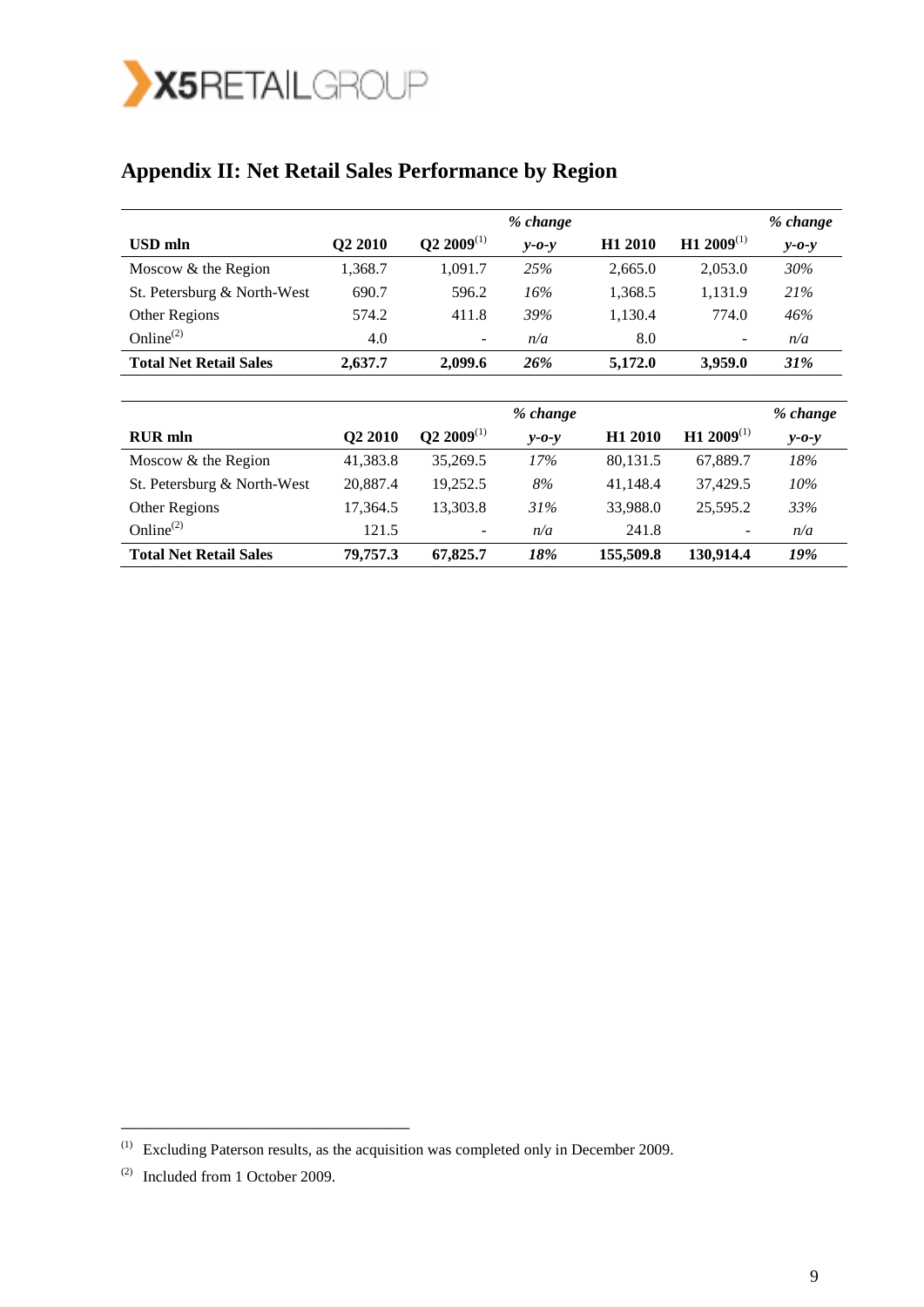

# **Appendix III: Average Ticket and Number of Customers**

|                                   | Q2 2010 | Q2 2009 | %<br>change,<br>$y - 0 - y$ | H1 2010 | H1 2009 | %<br>change,<br>$y - 0 - y$ |
|-----------------------------------|---------|---------|-----------------------------|---------|---------|-----------------------------|
| <b>Average Ticket, RUR</b>        |         |         |                             |         |         |                             |
| Hypermarkets                      | 598.8   | 602.5   | (1%)                        | 612.6   | 601.8   | 2%                          |
| Supermarkets                      | 353.7   | 358.5   | (1%)                        | 361.8   | 364.0   | (1%)                        |
| <b>Soft Discounters</b>           | 257.2   | 250.7   | 3%                          | 263.3   | 253.5   | 4%                          |
| Convenience stores <sup>(1)</sup> | 191.3   | ٠       | n/a                         | 191.3   |         | n/a                         |
| Online $^{(2)}$                   | 4,148.9 |         | n/a                         | 4,051.6 |         | n/a                         |
| <b>X5 Retail Group Total</b>      | 309.7   | 310.4   | $(0.2\%)$                   | 318.5   | 315.0   | 1%                          |
|                                   |         |         |                             |         |         |                             |
| <b>Average Ticket, USD</b>        |         |         |                             |         |         |                             |
| Hypermarkets                      | 19.80   | 18.7    | 6%                          | 20.37   | 18.20   | 12%                         |
| Supermarkets                      | 11.70   | 11.1    | 5%                          | 12.03   | 11.01   | 9%                          |
| <b>Soft Discounters</b>           | 8.50    | 7.8     | 10%                         | 8.76    | 7.67    | 14%                         |
| Convenience stores $(1)$          | 6.33    |         | n/a                         | 6.36    |         | n/a                         |
| Online <sup>(2)</sup>             | 137.2   |         | n/a                         | 134.8   |         | n/a                         |
| <b>X5 Retail Group Total</b>      | 10.2    | 9.6     | 7%                          | 10.6    | 9.5     | 11%                         |
|                                   |         |         |                             |         |         |                             |
| # of Customers, mln.              |         |         |                             |         |         |                             |
| Hypermarkets                      | 27.7    | 24.2    | 15%                         | 53.4    | 47.0    | 14%                         |
| Supermarkets                      | 62.8    | 59.0    | 6%                          | 122.5   | 115.5   | 6%                          |
| <b>Soft Discounters</b>           | 199.8   | 165.9   | 20%                         | 377.7   | 310.9   | 21%                         |
| Convenience stores <sup>(1)</sup> | 3.4     |         | n/a                         | 3.4     |         | n/a                         |
| Online $^{(2)}$                   | 0.03    |         | n/a                         | 0.1     |         | n/a                         |
| <b>X5 Retail Group Total</b>      | 293.8   | 249.0   | 18%                         | 557.1   | 473.4   | 18%                         |

\_\_\_\_\_\_\_\_\_\_\_\_\_\_\_\_\_\_\_\_\_\_\_\_\_\_\_\_\_\_

 $^{(1)}$  Included from 1 April 2009.

<sup>(2)</sup> Included from 1 October 2009.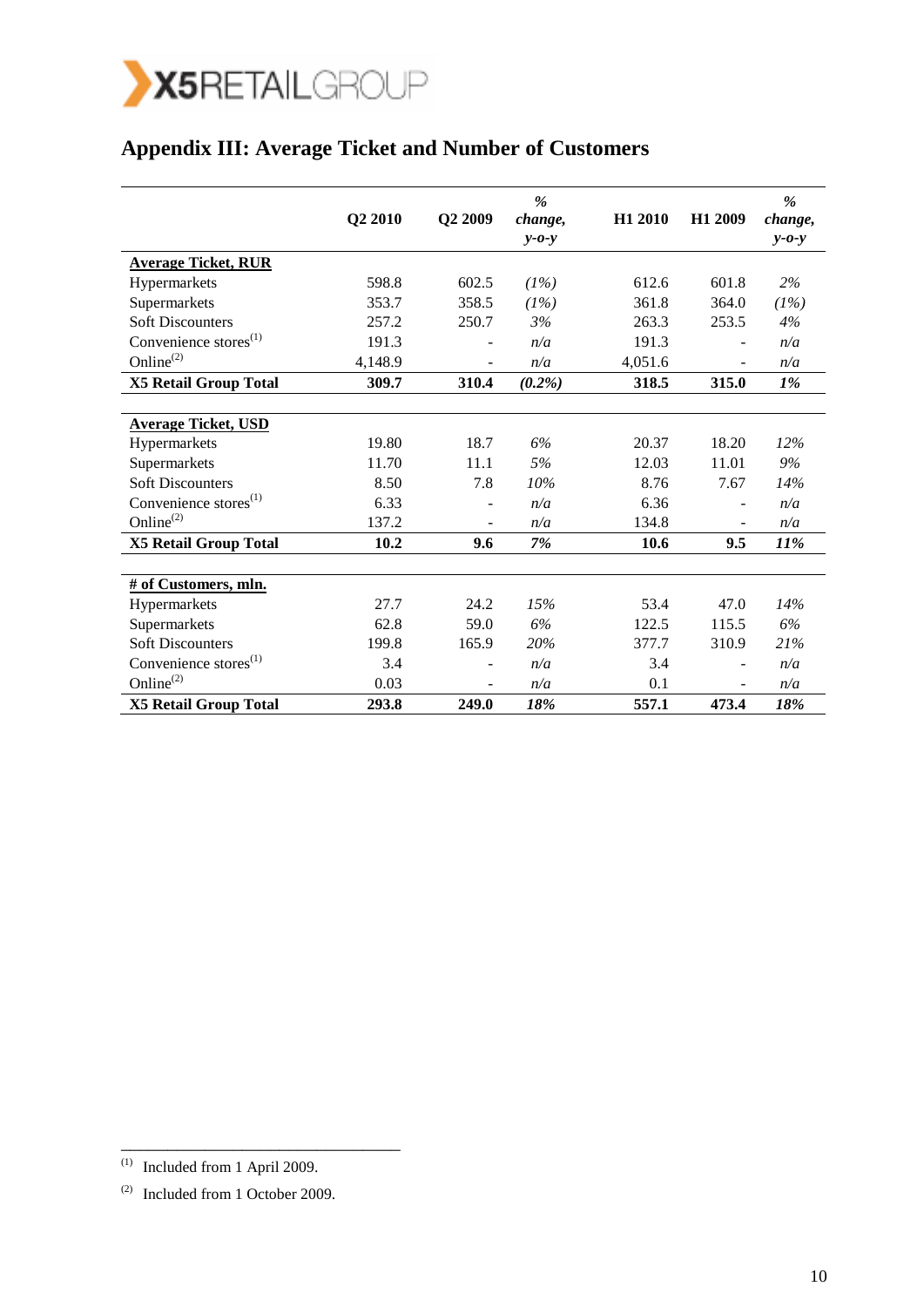

|                                        | As at          |           |               | <b>Rebranding</b>                     | <b>Closings</b>          | <b>Net Added</b> |                          | $\overline{\mathcal{C}}$<br>change |
|----------------------------------------|----------------|-----------|---------------|---------------------------------------|--------------------------|------------------|--------------------------|------------------------------------|
| # of Stores                            | 31-Dec-09      | 31-Mar-10 | $30 - Jun-10$ | H1 2010                               | H1 2010                  | Q2 2010 H1 2010  |                          | $vs$ 31-<br>Dec-09                 |
| Moscow & the                           |                |           |               |                                       |                          |                  |                          |                                    |
| <b>Moscow Region</b>                   |                |           |               |                                       |                          |                  |                          |                                    |
| Hypermarkets                           | 13             | 13        | 14            |                                       | $\overline{\phantom{a}}$ | 1                | $\mathbf{1}$             | $8\%$                              |
| Supermarkets                           | 152            | 151       | 152           | $\left( 2\right) ^{\left( 1\right) }$ | (1)                      | 1                | $\overline{\phantom{a}}$ | $0\%$                              |
| <b>Soft Discounters</b>                | 433            | 441       | 470           | $2^{(1)}$                             | (2)                      | 29               | 37                       | 9%                                 |
| Convenience                            | ÷,             | L,        | 42            | $\overline{\phantom{m}}$              | ÷,                       | 42               | 42                       | n/a                                |
| stores                                 |                |           |               |                                       |                          |                  |                          |                                    |
| <b>Total</b>                           | 598            | 605       | 678           | $\qquad \qquad \blacksquare$          | (3)                      | 73               | 80                       | 13%                                |
|                                        |                |           |               |                                       |                          |                  |                          |                                    |
| <b>St. Petersburg &amp;</b>            |                |           |               |                                       |                          |                  |                          |                                    |
| North-West                             |                |           |               |                                       |                          |                  |                          |                                    |
| Hypermarkets                           | 17             | 17        | 17            |                                       |                          |                  |                          | $0\%$                              |
| Supermarkets                           | 33             | 32        | 32            | $\overline{a}$                        | (3)                      | ÷,               | (1)                      | (3%)                               |
| <b>Soft Discounters</b>                | 306            | 313       | 329           | $\overline{\phantom{a}}$              | ÷,                       | 16               | 23                       | $8\%$                              |
| <b>Total</b>                           | 356            | 362       | 378           | $\blacksquare$                        | (3)                      | 16               | 22                       | 6%                                 |
|                                        |                |           |               |                                       |                          |                  |                          |                                    |
| <b>Regions</b>                         |                |           |               |                                       |                          |                  |                          |                                    |
| Hypermarkets                           | 28             | 30        | 31            |                                       | $\overline{\phantom{a}}$ | $\mathbf{1}$     | 3                        | 11%                                |
| Supermarkets                           | 90             | 93        | 91            | $2^{(2)}$                             | (2)                      | (2)              | $\mathbf{1}$             | 1%                                 |
| <b>Soft Discounters</b>                | 300            | 309       | 336           | $(2)^{(2)}$                           | (1)                      | 27               | 36                       | 12%                                |
| <b>Total</b>                           | 418            | 432       | 458           | $\blacksquare$                        | (3)                      | 26               | 40                       | 10%                                |
|                                        |                |           |               |                                       |                          |                  |                          |                                    |
| <b>X5 Retail Group</b>                 |                |           |               |                                       |                          |                  |                          |                                    |
| Hypermarkets                           | 58             | 60        | 62            | $\sim$                                |                          | 2                | $\overline{4}$           | 7%                                 |
| Supermarkets                           | 275            | 276       | 275           |                                       | (6)                      | (1)              | $\overline{\phantom{m}}$ | (0.4%)                             |
| <b>Soft Discounters</b>                | 1,039          | 1,063     | 1,135         | ٠                                     | (3)                      | 72               | 96                       | 9%                                 |
| Convenience                            |                |           | 42            |                                       |                          |                  |                          |                                    |
| stores                                 | $\blacksquare$ | ÷,        |               | $\overline{\phantom{a}}$              | $\overline{a}$           | 42               | 42                       | n/a                                |
| <b>X5 Retail Group</b><br><b>Total</b> | 1,372          | 1,399     | 1,514         | $\blacksquare$                        | (9)                      | 115              | 142                      | 10%                                |

## **Appendix IV: Net Store Addition by Format and Region**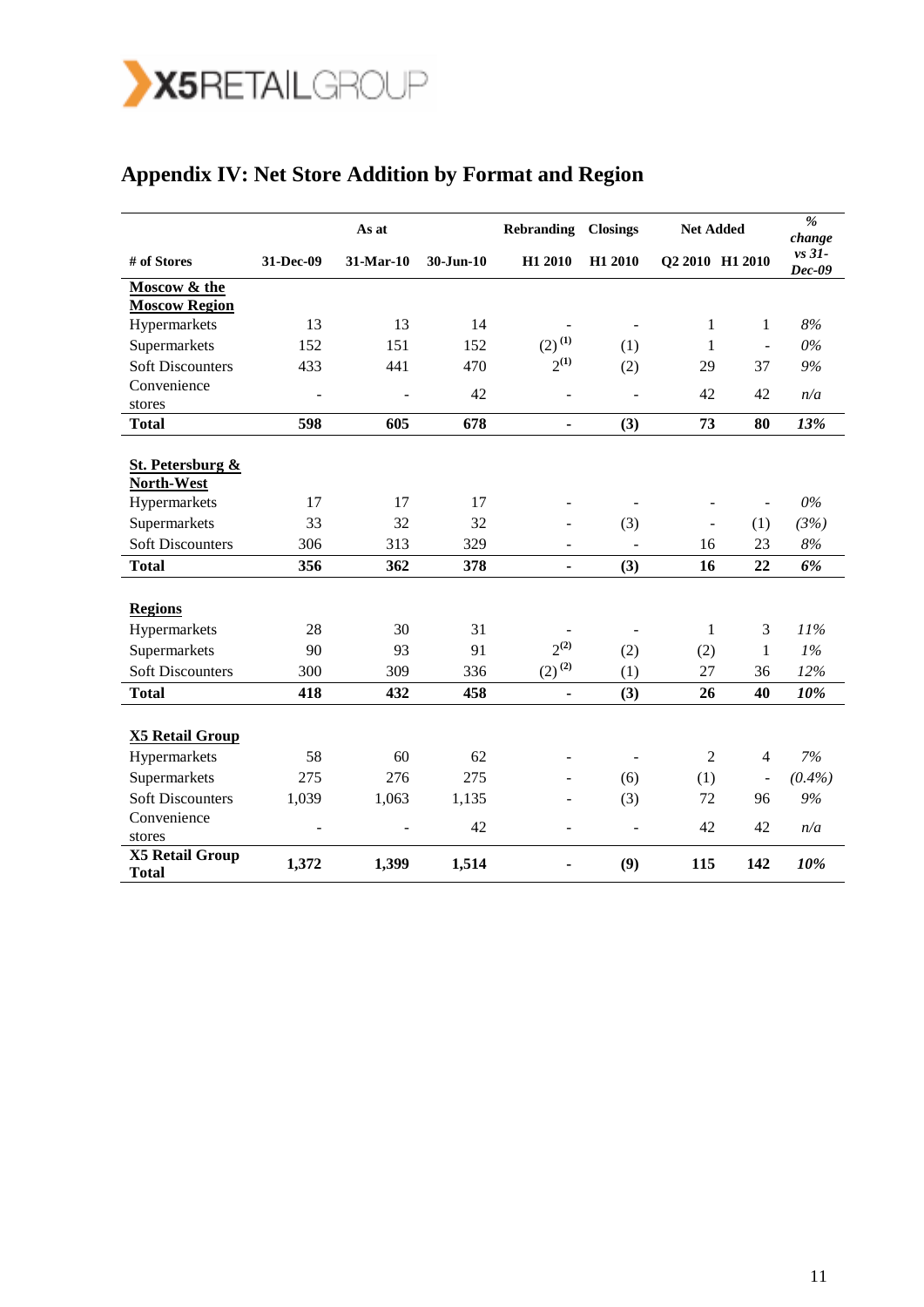

## **Appendix V: Paterson Operational Performance**

| USD mln                   | Q <sub>2</sub> 2010 | Q2 2009             | % change<br>$y - 0 - y$ | H1 2010             | H1 2009             | % change<br>$y - 0 - y$ |
|---------------------------|---------------------|---------------------|-------------------------|---------------------|---------------------|-------------------------|
| Paterson Net Retail Sales | 70.7                | 80.6                | (12%)                   | 132.6               | 157.2               | (16%)                   |
|                           |                     |                     |                         |                     |                     |                         |
| <b>RUR</b> mln            | O <sub>2</sub> 2010 | O <sub>2</sub> 2009 |                         | H <sub>1</sub> 2010 | H <sub>1</sub> 2009 |                         |
| Paterson Net Retail Sales | 2.137.3             | 2.599.5             | (18%)                   | 3.986.2             | 5.197.3             | (23%)                   |

## *Net Retail Sales Performance*

### *LFL Sales Performance*

|                       |                | O <sub>2</sub> 2010 |                                        |  | H <sub>1</sub> 2010 |                 |  |  |
|-----------------------|----------------|---------------------|----------------------------------------|--|---------------------|-----------------|--|--|
|                       | LFL, $\%$      |                     | Traffic, % Basket, % LFL, % Traffic, % |  |                     | <b>Basket.%</b> |  |  |
| <b>Total Paterson</b> | $\overline{4}$ | 14)                 | 10                                     |  | 14)                 |                 |  |  |

## *Average Ticket and Number of Customers(1)*

|                     | O <sub>2</sub> 2010 | O <sub>2</sub> 2009 | % change<br>$v$ -0-v | H <sub>1</sub> 2010 | H1 2009 | % change<br>v-0-v |
|---------------------|---------------------|---------------------|----------------------|---------------------|---------|-------------------|
| Average Ticket, RUR | 244.9               | 214.9               | 14%                  | 232.0               | 223.3   | $4\%$             |
| # of Customers, mln | 9.9                 | 13.8                | 28%)                 | 19.5                | 26.6    | (27%)             |

\_\_\_\_\_\_\_\_\_\_\_\_\_\_\_\_\_\_\_\_\_\_\_\_\_\_\_\_\_\_\_

<sup>(1)</sup> Based on all Paterson stores' gross sales